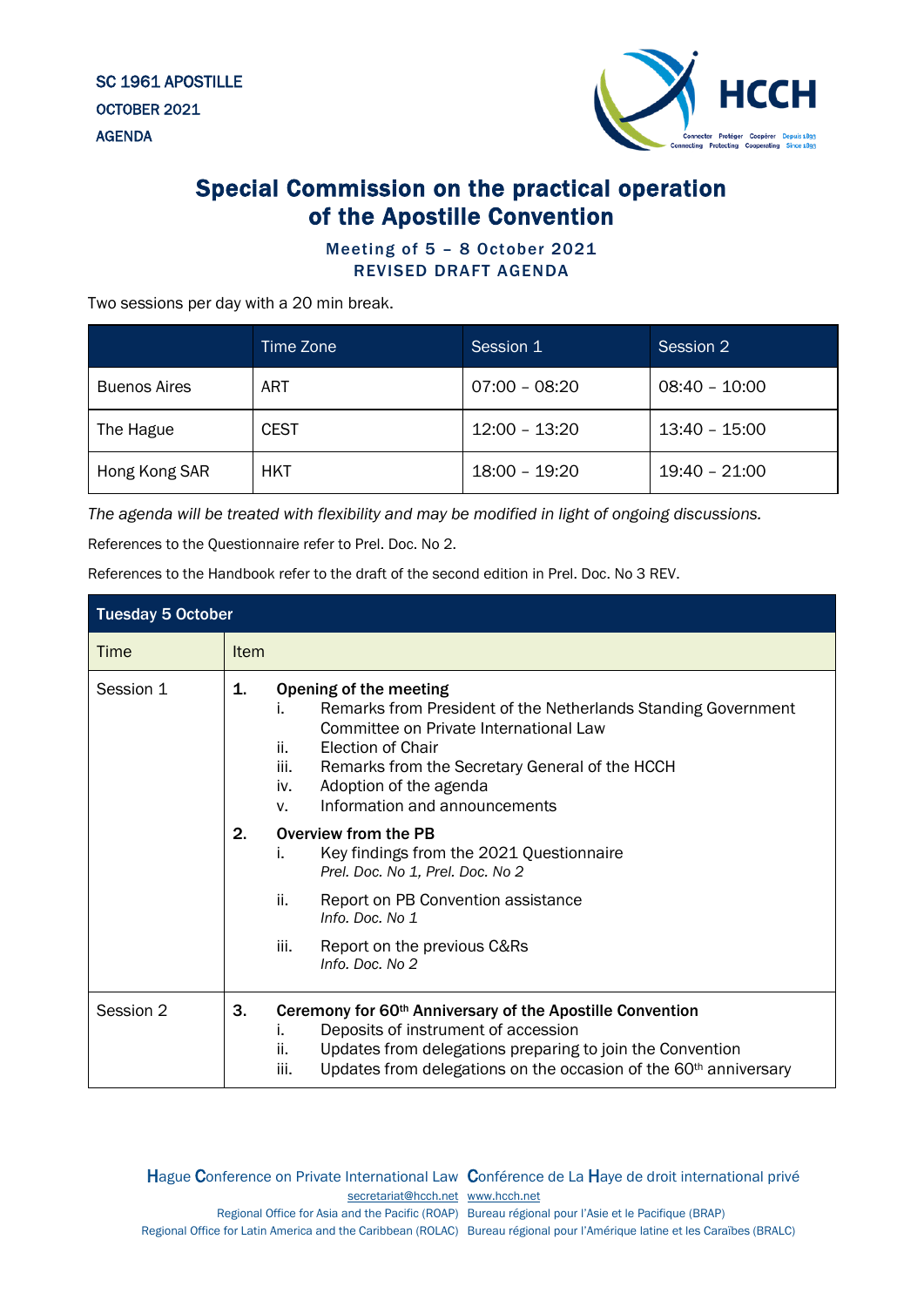| <b>Wednesday 6 October</b> |             |                                                                                                                                                                                                                        |  |
|----------------------------|-------------|------------------------------------------------------------------------------------------------------------------------------------------------------------------------------------------------------------------------|--|
| <b>Time</b>                | <b>Item</b> |                                                                                                                                                                                                                        |  |
| Session 1                  | 4.          | <b>Operation of the Convention</b><br>Updates from delegations on the impact of COVID-19<br>Ι.<br>Including comments on change in work practices, volume of Apostilles, and<br>Apostilles on vaccination certificates. |  |
|                            |             | ii.<br>Authentication requirements prior to the issuance of an Apostille<br>Including the intermediate certification of documents.                                                                                     |  |
|                            |             | Questionnaire reference: paras 18-20<br>Handbook reference:<br>paras 13-15                                                                                                                                             |  |
|                            |             | iii.<br>Role of diplomatic missions in the issuance of an Apostille<br>Questionnaire reference:<br>para. 10<br>Handbook reference:<br>paras 54-57                                                                      |  |
|                            | 5.          | <b>Scope of the Convention</b><br>Notarised private documents<br>İ.<br>Including official certificates, educational documents, foreign language<br>documents, offensive documents, and notarised translations.         |  |
|                            |             | Handbook reference:<br>paras 116-120, 148-151, 163-165, 172-173,<br>184-185                                                                                                                                            |  |
|                            |             | ii.<br>Documents executed by diplomatic or consular agents<br>Info. Doc. No 3                                                                                                                                          |  |
|                            |             | Questionnaire reference: paras 12-15<br>Handbook reference:<br>paras 124-131                                                                                                                                           |  |
|                            |             | iii.<br>Documents dealing directly with commercial or customs operations<br>Info. Doc. No 3                                                                                                                            |  |
|                            |             | Questionnaire reference: paras 13-17<br>Handbook reference:<br>paras 132-136                                                                                                                                           |  |
| Session 2                  | 6.          | <b>Publications</b><br>Handbook, 2 <sup>nd</sup> Edition<br>i.<br>Prel. Doc. No 3 REV                                                                                                                                  |  |
|                            |             | ii.<br>Multilingual model certificates<br>Prel. Doc. No 4                                                                                                                                                              |  |
|                            |             | Other publications<br>iii.<br>Including the Apostille Section of the HCCH website, ABCs of Apostilles, and<br><b>Brief Implementation Guide.</b>                                                                       |  |